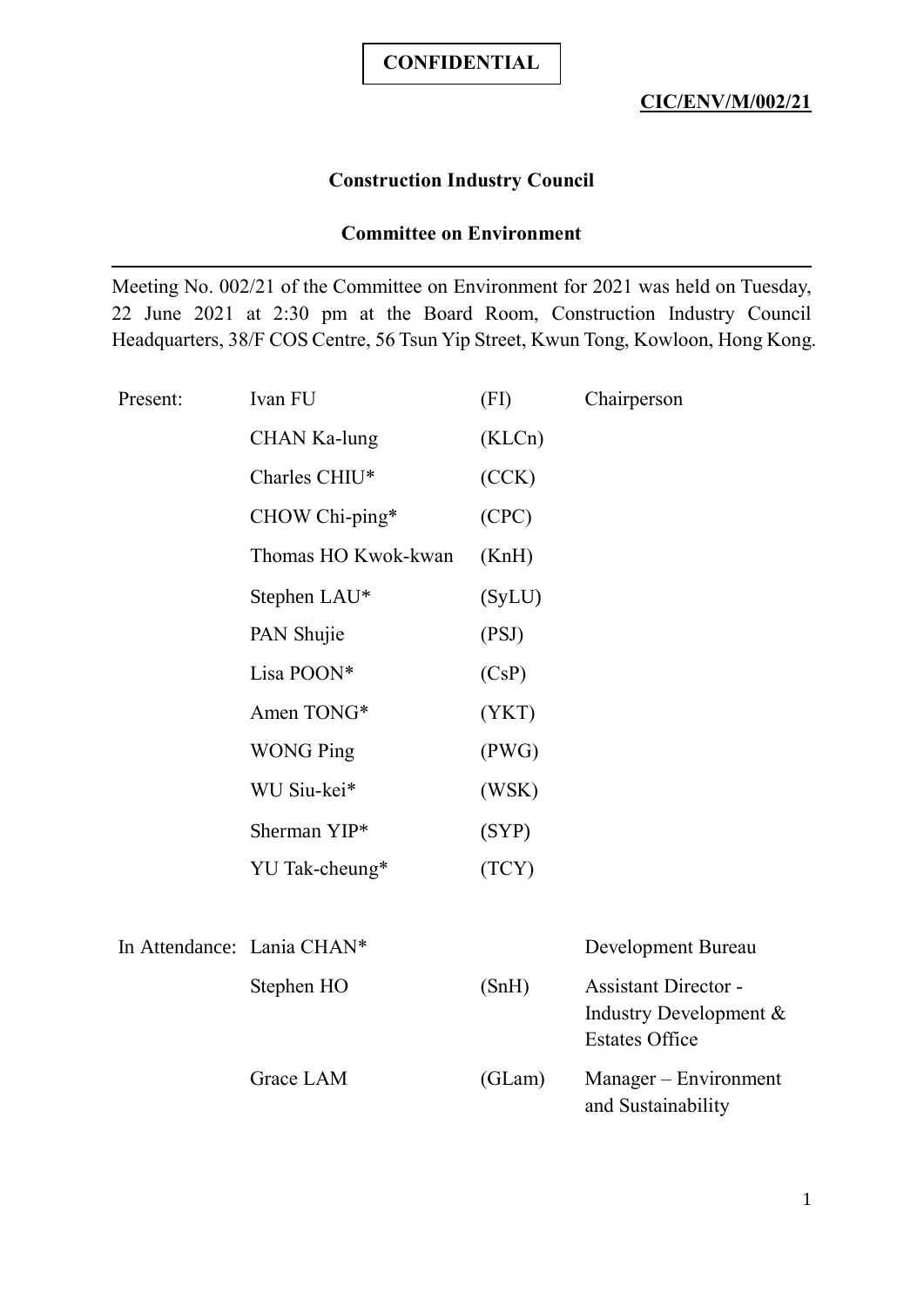# **CIC/ENV/M/002/21**

|            | <b>Rex CHAN</b>  | (RChan) | Assistant Manager-<br>Environment and<br>Sustainability                    |
|------------|------------------|---------|----------------------------------------------------------------------------|
|            | Kate LAM         | (KLa)   | Senior Officer -<br>Environment and<br>Sustainability                      |
| Presenter: | <b>Iris CHAN</b> |         | <b>Cundall Hong Kong</b><br>Limited (Cundall)                              |
|            | Carol CHAN*      |         | Cundall                                                                    |
|            | Joy SONG*        |         | China Energy Conservation<br>and Environmental<br>Protection Group (CECEP) |
|            | Heidi HUI*       |         | Hong Kong Green Building<br>Council (HKGBC)                                |
|            | Ivy LEE*         |         | <b>HKGBC</b>                                                               |
|            | Paul SAT*        |         | <b>HKGBC</b>                                                               |
| Apologies: | Terence LAM      | (TmL)   |                                                                            |
|            | LO Hong-kam      | (LHK)   |                                                                            |
|            | Eric POON        | (EPSW)  |                                                                            |
|            |                  |         |                                                                            |

\* attended the meeting online via Microsoft Teams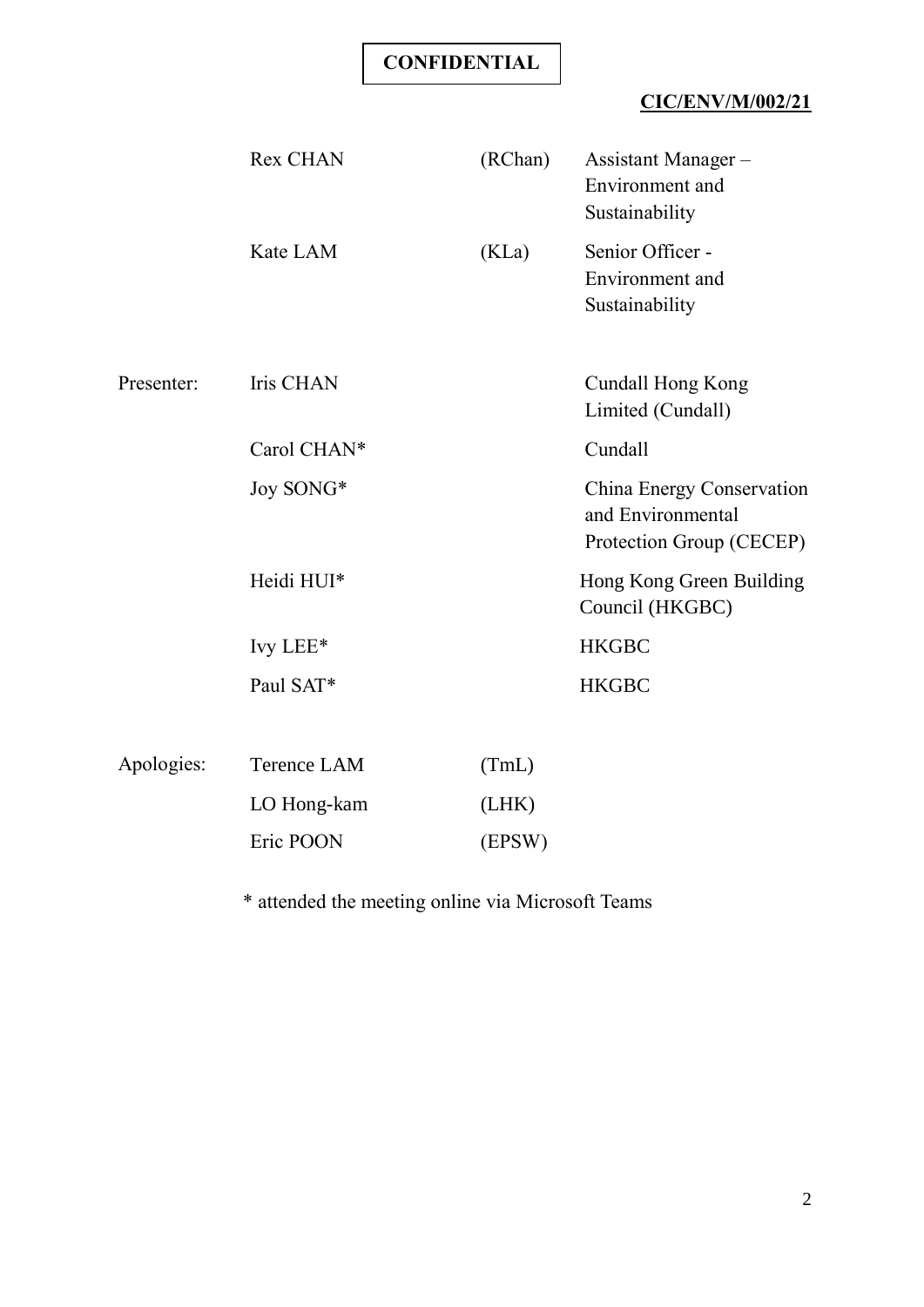## **CIC/ENV/M/002/21**

## **MINUTES**

## **Action**

No declarations of conflict of interest were received from Members before the meeting.

#### 2.1 **Confirmation of the Minutes of the Previous Meeting**

Members confirmed the Minutes CIC/ENV/M/001/21 of the last Com-ENV meeting No. 001/21 held on Tuesday, 16 March 2021.

## 2.2 **Matters Arising from the Previous Meeting**

CIC Secretariat updated Members on the following matters:

Item 1.4 - Progress Update on CIC R&D Fund Project - Smart Design and Development of a Vent Protector Samson Wong & Associates Property Consultancy Ltd. (SWA) had included more building types into the pilot programme, e.g. hotels, commercial buildings, etc.

Item 1.5 - Progress Update on Consultancy Services on Sustainable Construction Certification Scheme for Green Finance (Scheme)

Cundall has established the management structure and technical requirement of the Scheme and addressed the comments from the Working Group. CIC would appoint an IT vendor for the development of e-platform for the Scheme.

Item 1.6 - Progress Update on Consultancy Services on Development and Implementation of CIC Smart Waste Management Plug-in

The scope of work would include C&D waste benchmarking services for project users to understand their waste reduction performance. The procurement process would be initiated in Q3 2021.

Item 1.7 - Progress Update on Consultancy Services on Enhancement and Operation Services of the CIC Carbon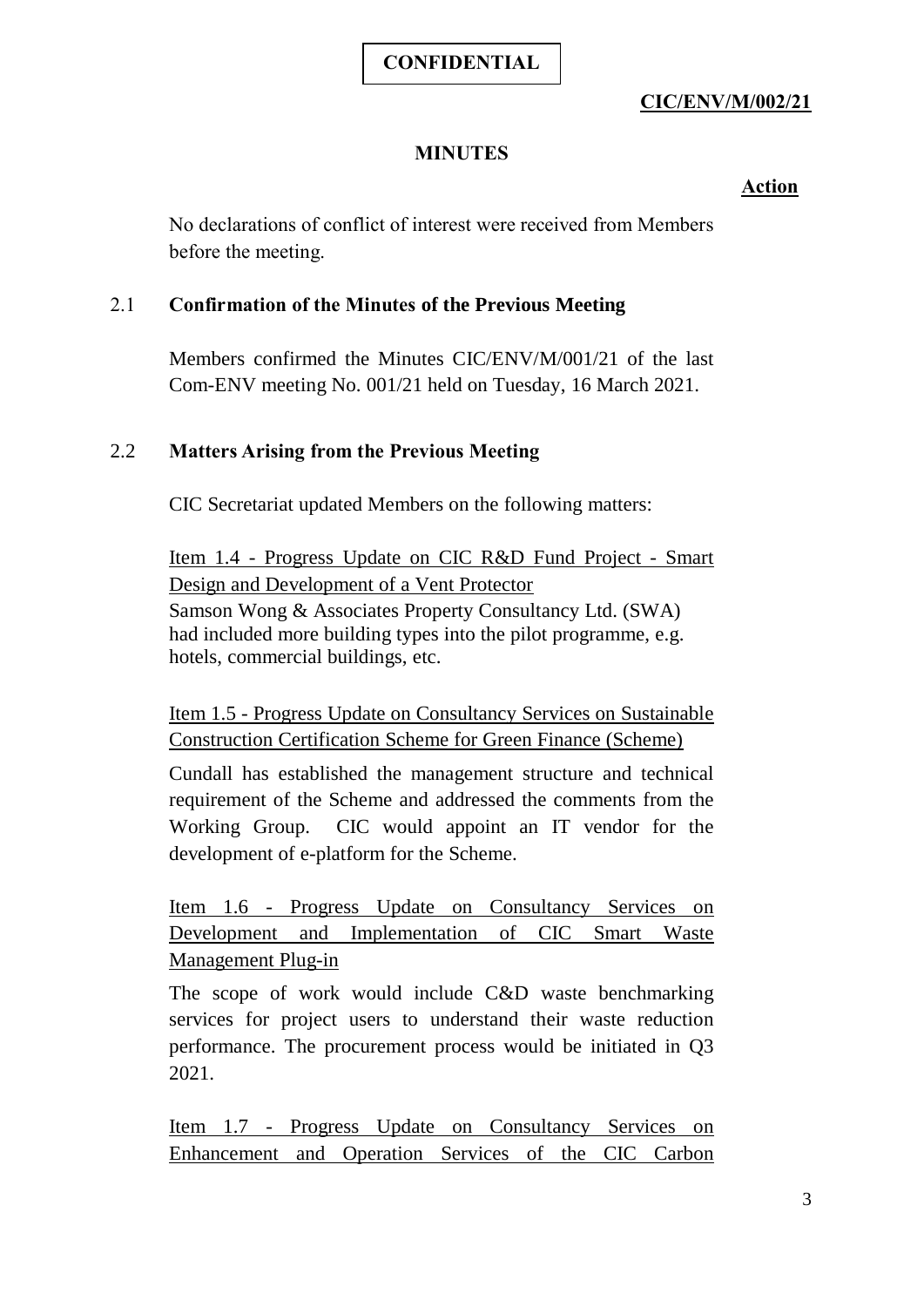## **CIC/ENV/M/002/21**

## **Action**

#### Assessment Tool (CAT)

Scope of engagement sessions and webinars were expanded to engage wider spectrum of public and private project owners, e.g. e.g. Wheelock, URA and Chinachem. CAT would become the compulsory requirement of the Scheme to quantify carbon reduction.

# 2.3 ★**Progress Update on CIC R&D Fund Project - Promoting the Use of Recycled Aggregates Derived from Demolition Waste in Concrete**

Members were briefed on the  $7<sup>th</sup>$  progress report. Members advised that Hong Kong Polytechnic University (PolyU) should apply the research findings to CIC's sustainability-related projects, such as CAT and CIC Green Product Certification.

Members approved Paper **\***CIC/ENV/P/006/21**\*** and release of the stage payment no. 7 to PolyU.

## 2.4 ★**Progress Update on CIC R&D Fund Project - Smart Design and Development of a Vent Protector**

Members were briefed on the  $3<sup>rd</sup>$  progress report with pilot projects findings. Members reminded that SWA should complete the outstanding minor works submissions to the Buildings Department and provide the airflow test report in details for different model types of vent protectors. SWA was requested to explore in applying the research findings to Construction Innovation and Technology Fund and the work under Committee on Construction Business Development for further promotion and industry adoption. SWA would address Members' comments and revise the next progress report.

Members approved Paper **\***CIC/ENV/P/007/21**\*** and release of the stage payment no. 3 to SWA.

SWA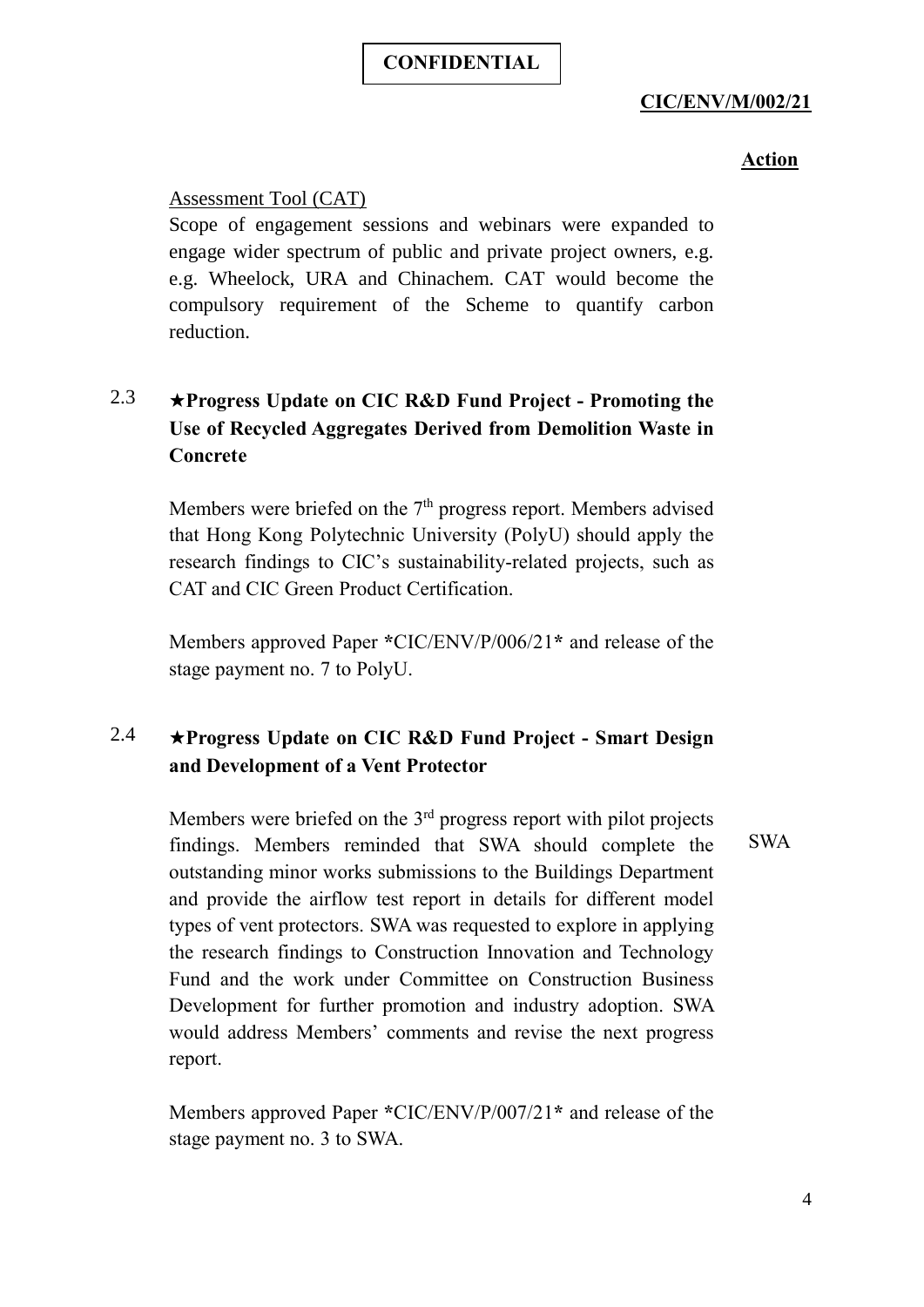## **CIC/ENV/M/002/21**

#### **Action**

*(Representatives of Cundall and CECEP joined the meeting at 2:55pm)*

## 2.5 **Progress Update on CIC Sustainable Construction Certification Scheme for Green Finance**

Members were briefed the revised organisation chart of the project team and recent project updates on engagement workshops, pilot projects, management structure and framework, etc. Members advised that Cundall should prepare the Scheme documents in details, such as training programme and qualification of assessors with consideration of professional bodies for engineers, architects, surveyors, etc. and estimate the potential market needs for assessors with reference to international and local schemes, e.g. BEAM Plus. Cundall

Based on experiences and project references on green finance, CECEP was appointed to be the certification body to provide a 2 year operation and maintenance (O&M) service which is under the original scope of work. A tendering process would be initiated to appoint a new certification body after the 2-year O&M service. Members took note on the launching ceremony of the Scheme in November 2021, including the tentative programme, proposed venue, guest of honour and speakers, etc. CIC Secretariat would initiate procurement process to appoint vendor for event Secretariatmanagement for the launching ceremony. CIC

Members approved Paper CIC/ENV/P/008/21, including the revised organisation chart of the project team, qualification of the certification body and assessors, training programme, technical requirements, management structure and framework, renaming of the Scheme to CIC Sustainable Finance Certification, launching ceremony and logo design.

*(Representatives of CECEP left the meeting at 3:55pm)*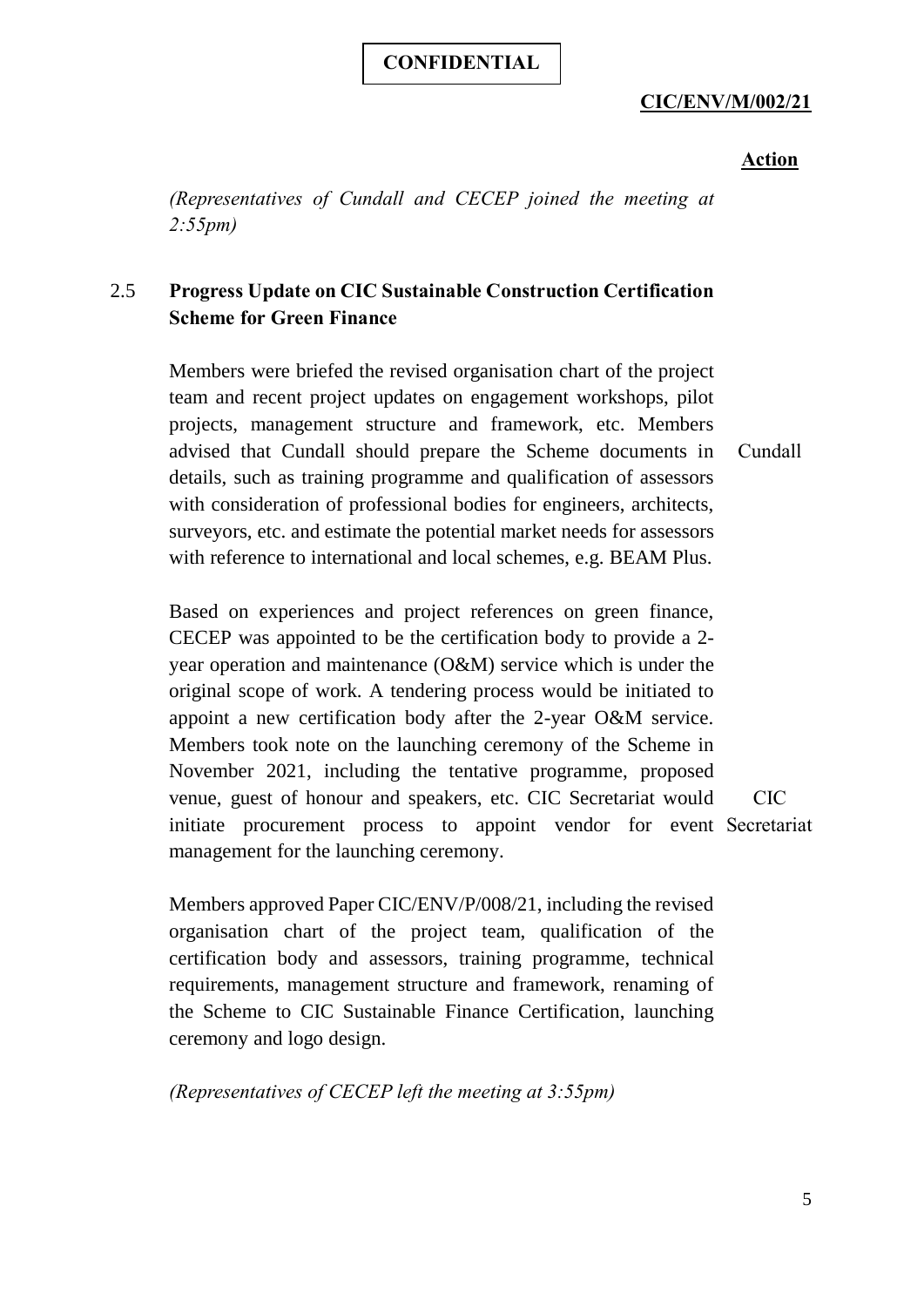## **CIC/ENV/M/002/21**

## **Action**

## 2.6 **Progress Update on Enhancement and Operation Services of the CIC Carbon Assessment Tool**

Members were briefed on the recent project updates on enhanced training and engagement programme, preliminary findings of thirdparty verification and benchmarking exercises for building projects. It was reported that more developers have specified the use of CAT and greenhouse gas reporting into their new works specification. CAT had been integrated into BEAM Plus New Building version 2.0. Members were also encouraged to invite their colleagues and Members consultants to join CAT webinars and HKIC training courses.

Members approved Paper CIC/ENV/P/009/21, revised organisation chart of the project team, the extension of time for the project completion by 3 months to Oct 2021 and services for the jointed embodied carbon benchmark study with BEAM Society Limited (BSL), including 2 months data collection from BSL plus 1 month for data processing. An additional cost of \$42,000 would be charged by BSL.

*(Representatives of Cundall left the meeting at 4:15pm)*

## 2.7 **Detailed Business Plan and Annual Budget for 2022**

Members noted that 3-year strategic plan to be implemented from 1 July 2021 had been approved by Com-EXE in May 2021. In accordance with the plan, CIC Secretariat outlined and reported the major work of the detailed business plan and annual budget for 2022.

Members approved Paper CIC/ENV/P/010/21, detailed business plan and annual budget for 2022.

*(Representatives of HKGBC joined the meeting at 4:20pm)*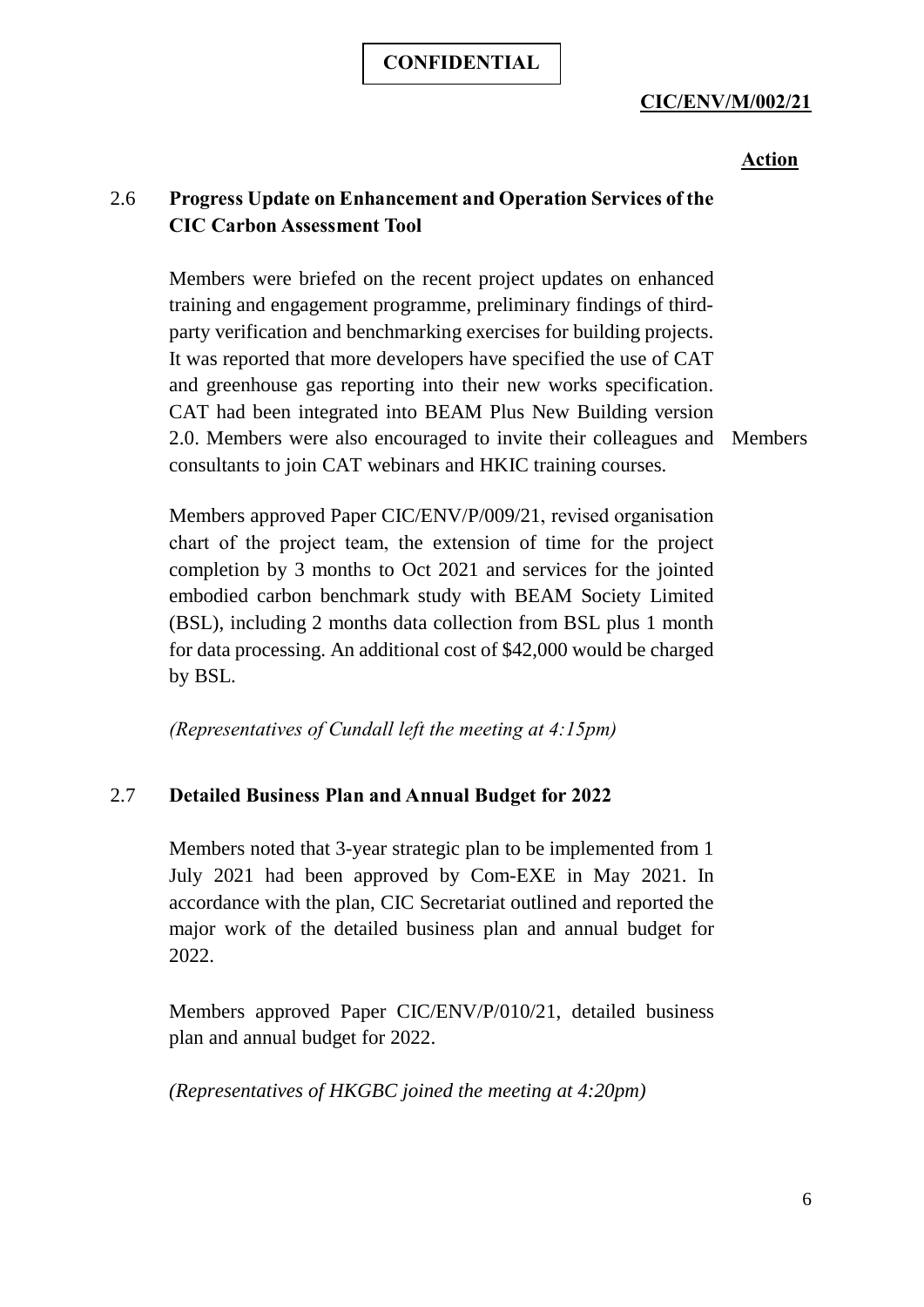#### **CIC/ENV/M/002/21**

## **Action**

#### 2.8 **Any Other Business**

The HKGBC representatives updated the status on the Hong Kong Green Building Week 2021, and other CIC-funded projects such as the Hong Kong Green Shop Alliance as a Collaborative Network between Various Stakeholders 2021, CIC Green Product Certification, Best Guidebook of Hong Kong Smart Green Building Design, Energy Performance Database and Diagnostic Analytics Dashboard for HK Commercial Buildings, Digital Platform (Sustainable Built Environment Resources Centre) for the Industry for All Existing and Future Publications and Tools of HKGBC and Other Relevant Materials by Other Connected Organisations and Guidebook for the Development of Sustainable Built Environment. Members suggested HKGBC to expand the target audiences of its HKGBC training to include construction workers.

#### *(Representatives of HKGBC left the meeting at 4:45pm)*

Model Clauses for Provision of Services for Tracking Disposal of Construction and Demolition Materials by Global Positioning System would be circulated to Members for endorsement via email Secretariat circulation. CIC

Members were briefed on the initial responses to the 4T Partnership 2.0 proposed by the Environment Bureau (ENB), which highlighted the Government's policy and initiatives to drive Hong Kong towards carbon neutrality. CIC Secretariat would circulate the draft reply for Members' comments and submit the recommendations to ENB Secretariat before the deadline 30 Jul 2021. CIC

#### 2.9 **Tentative Date of Next Meeting No. 003/21**

The next meeting to be held on 7 September 2021 (Tuesday) at 2:30pm at Board Room, Construction Industry Council Headquarters, 38/F COS Centre, 56 Tsun Yip Street, Kwun Tong, Kowloon, Hong Kong.